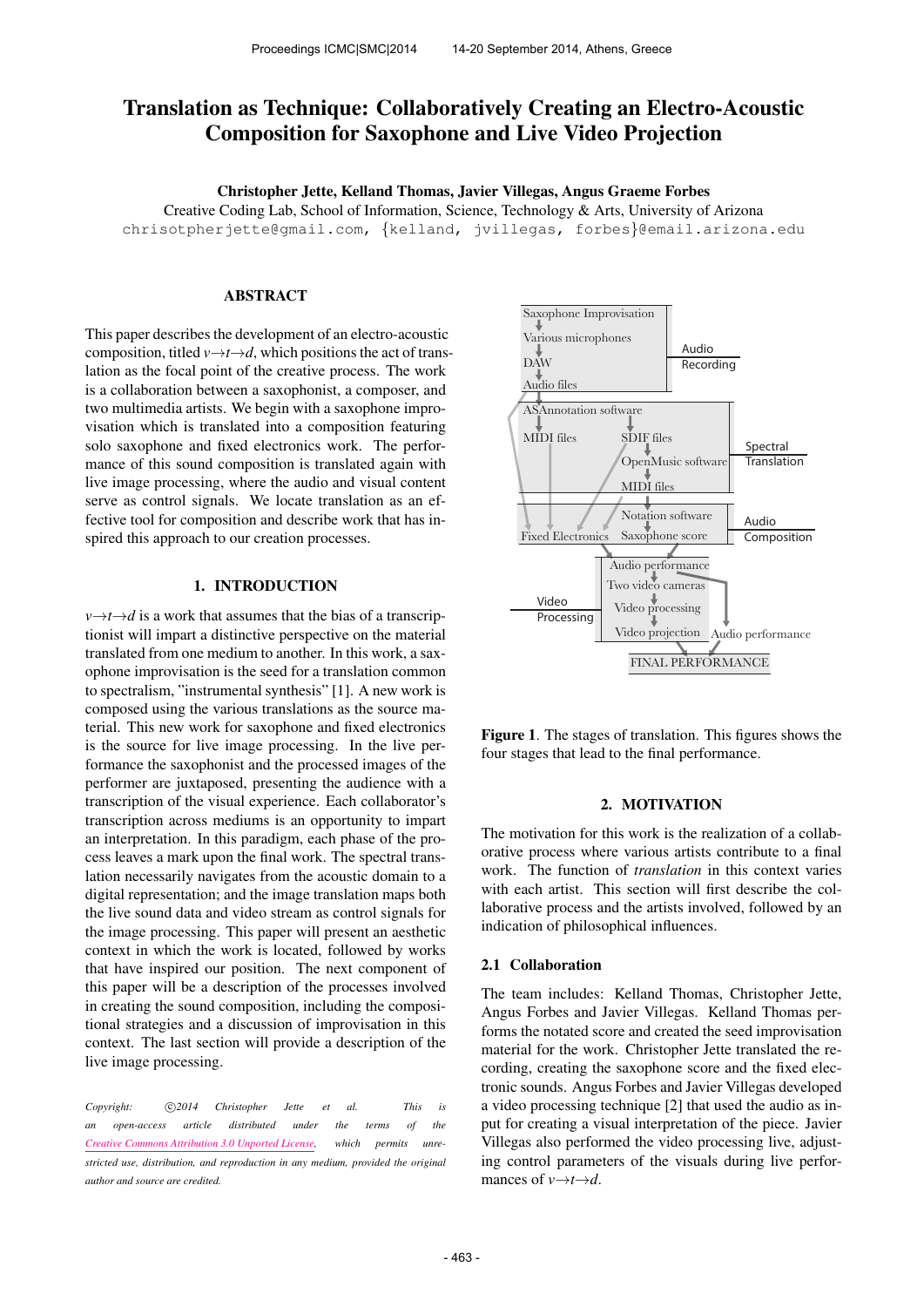#### 2.2 Translation

In his essay *The Task of the Translator*, Walter Benjamin notes that translation fails due to "the inaccurate transmission of inessential content" [3]. The inessential content that he references is the material beyond the statement, the artistic method, not the message. This inessential content constitutes the voice of an artist, be it the unique sonic language of an improvising pianist or the cinematographic choices of a director. Every stage in the creation of  $v \rightarrow t \rightarrow d$ is a translation of earlier material. We leverage the idiosyncratic perspective of each artist as a compositional tool. We cast translation as a means of codifying the aesthetic perspective of the translator. Each collaborator contributes something to the final work.  $v \rightarrow t \rightarrow d$  is an assemblage of perspectives collapsed into a single work. A video recording of the composition and examples of the live video processing techniques can be downloaded from the first author's website.

## 3. RELATED WORK

 $v \rightarrow t \rightarrow d$  begins with a supposition that spectral translation is a process whereby the the act of transforming the material reshapes the output. The basic techniques of spectralism are well documented [1] and in our context serves as one of the compositional tools. The process of translation refines spectral translation techniques previously reported by the first author [4]. The composed saxophone work is sculpted from multiple translations of of the seed material. Our approach is informed by the composer, Gerard Grisey, who suggested, "What, for me, is very important is to have a sort of ecological attitude toward different sounds, to just accept them as they are and try to find the right place or right function for them in the context of the piece" [5]. This ecological approach to the function of sounds informs our compositional process. The primacy of the sonic character of the source material surpasses other compositional concerns during the act of composing.

The formal design of  $v \rightarrow t \rightarrow d$  is a series of translations. The first translation is the translation of the improviser's ideas into sound, and this acoustic sound is translated to a digital recording (discussed further in sections 3.1 and 4.2.2). The audio is edited by the composer to highlight principal sonic components. This approach of reductive editing is inspired by techniques employed by the acoustic ecology movement. Barry Truax reports on recordings where short segments from each hourly recording over a 24-hour period were transparently edited together to create a one-hour experience of that specific soundscape [6]. Our goal in editing  $v \rightarrow t \rightarrow d$  down is to distill the improvisation to a few soundbites that encapsulate different stages of the improvisation.

The emphasis on the effects of transcription in each stage elevates the process to an aspect of the creative process. The role of transcription moves away from aspiring to realize a faithful recreation and approaches a location within the artists technique. Berio suggests this notion when he discusses the way in which "forms of transcription" can become assimilated into the process of creation. He writes:

> Here we are no longer dealing with transcription as a genre, but as part of the ups and downs of creativity: when, that is, you have a single musical vision going through different and self-sufficient formulations before arriving at the definitive realization, decanted from (or destroying) all the others [7].

Our work embodies Berio's proposition; each collaborator in  $v \rightarrow t \rightarrow d$  translates the previous work with a different aesthetic intention. Each of the artists concentrates on translation as a creative tool when creating their portion of the work. This emphasis on translation underlies the work and, in conjunction with discourse among the involved artists, serves to elevate the process.

## 3.1 Improvistational Context

Improvisation is inherently a live act, composed of plans and born of the immediacy of the moment. An improvising performer must bring to bear neuromuscular conditioning, control, and flexibility on a given instrument, coupled with a corpus of musical ideas, passages, and structures culled from a history of practicing and listening. Whether alone or in a group, musicians generally structure the act of improvisation around constraints of some kind. Saxophonists are often embedded in jazz ensembles, where the constraints are the result of the chord changes and melodic structure that define the work. Chord changes are often a key constraint (though not necessarily the only one) for structuring ones improvisation in a jazz context. In the absence of predefined constraints, whether by conventions or dialog among participants, the performer constructs those constraints as part of the process of improvisation itself in order to create a coherent musical outcome. Forbes and Odai, in a paper describing their *Annular Genealogy* project, discuss improvisation as a means to create "a network of nested feedback loops." In order to encourage the emergence of new concepts during improvisation they invite musicians and composers to think of themselves as "guiders" of a fluid performance that has its own agency rather than solely as the creators of it [8].

In the best case, improvisation results in a performed utterance that, even though based on material that has been previously learned and practiced, is sufficiently recombined, reworked and relevant to the moment of creation so as to seem genuinely novel. The historical jazz architecture and the curatorial guidance approach informed the creation of the seed material. In the creation of the seed material, the saxophonist strove to create an improvisation within this paradigm.

#### 4. THE SOUND OF  $V \rightarrow T \rightarrow D$

# 4.1 Compositional Strategy

With the improvisation created, compositional work proceeds in two directions: the creation of a new saxophone

<sup>&</sup>lt;sup>1</sup> A video presenting the  $v \rightarrow t \rightarrow d$  composition with example video processing can be downloaded from [http://cj.lovelyweather.](http://cj.lovelyweather.com/SOUNDS/2014/vtd_video.mp4) [com/SOUNDS/2014/vtd\\_video.mp4](http://cj.lovelyweather.com/SOUNDS/2014/vtd_video.mp4)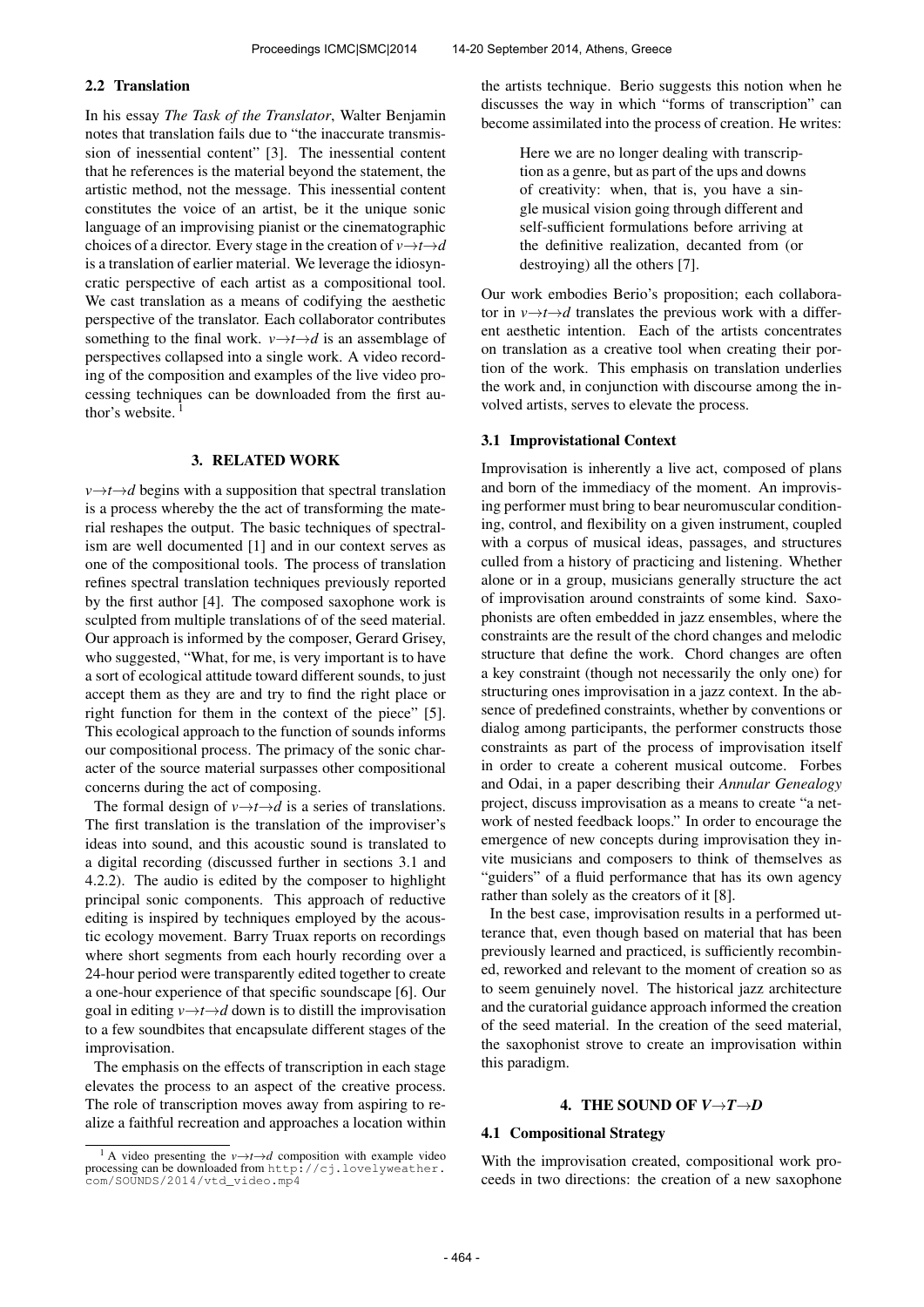melody via translation of the improvisation; and the creation of an accompanying fixed electronics part. The fixed electronics are designed to contextualize and expand the sonic characters of the saxophone part.

The original compositional plan was the creation of a through-composed work that united the components by virtue of reassembly. While composing there was a shift toward the creation of distinct small works. This happened for two reasons. First, the myopic focus on the character of each of the twelve segments created great independence of material. Second, we were inspired to utilize sectional design patterns from a radio interview with John Zorn where he referenced his work *Speedfreaks*[9] in order to highlight the challenge and excitement of creating short and independent compositions. The unique states of the live image processing further reinforces this sectional autonomy. The confluence of the radio interview, the autonomous states of the live image processing and the hyper-focus on sections spawned a formal structure where the resulting work is a series of twelve short movements.

The role of the fixed electronics is to provide an accompaniment to the solo saxophone line. A compositional constraint is the creation of fixed electronics, not live audio processing. Fixed electronics are employed to simplify the performance set-up and ensure that the final translation would be exclusively in the visual realm.

Relating the electronics work to the saxophone provided a sonic framework that amplifies the sonic character defining the sections. With the saxophone line preliminarily in place, each movement's electronic component was created. The sonic character of the original material, the new saxophone line, and the various materials from the translation provided a starting point. A conscious effort was undertaken to create a kind of chamber music, where the saxophone and electronics are considered instruments that have equal footing. The fixed nature of the electronics enables embedded sonic cues for the player as well as sections where there is metric freedom for the saxophonist.

#### *4.1.1 Spectral Translation Discussion*

The intention of the spectral translation process in  $v \rightarrow t \rightarrow d$ is the amplification of salient traits in the source signal. This process begins with listening to the source and identifying important features. These sonic characters serve as a guide in the compositional phase. The spectral translation process produces a realization that is mathematically precise yet different than the human impressions. The compositional process blends these precise (yet curated) mathematical descriptions of sound with intentions to amplify particular aspects of the sound, yielding a new saxophone line.

In  $\nu \rightarrow t \rightarrow d$ , spectral translation is uniquely utilized to create a sonic snapshot of the source, in this case the particular sound of a performer and the saxophone. Just as a photograph captures not only the qualities of light but also the framing and perspective of the photographer, here spectral translation reflects the input signal, the curatorial hand of the translator, and the tendencies of the software. Additionally, from the standpoint of an artist, the software output can be said to "fail in interesting ways." These "failure figures" populate the final composition when they are relevant to the character being portrayed.



Figure 2. A screen shot of ASAnnotation showing a single partial trace (the multicolored lines). The frequency (vertical axis) is constrained from 150 to 800 Hz.

## *4.1.2 Spectral Translation Process*

The original 8:48 solo saxophone improvisation is punctuated with breaths, these provide a convenient point for segmentation. The resulting twenty-nine components contain twelve unique sonic concepts that serve as the sections of the final piece. The workflow for the spectral translation process utilized features of *ASAnnotation* and *OpenMusic* (see the Spectral Translation section of Figure 1). The *ASAnnotation* program provides partial tracking with the ability to limit the amount of partials to a specified quantity. Partial tracking leverages analysis using the SuperVP kernel for phase vocoder based processing and the Pm2 kernel for additive modeling of partials [10].

This workspace enabled several approaches to extracting a single line. To highlight different sonic features, various analyses were produced by manipulating the FFT Settings and the Partial Connection parameters. Figure 2 shows a single partial tracking analysis which is output as an *sdif* file (compare with the sonogram analysis in Figure 3). Using the MIDI Note Annotation feature (see Figure 4), a rough sketch could be developed in *ASAnnotation* and rendered as a midi file.

The results of the Partial Tracking analysis were exported as *sdif*s and brought into *OpenMusic*, where further filtering and shaping of the data could occur before rendering MIDI files. The various files generated from a single input collectively served as the the source material for the final solo saxophone line. With the collected variation of melodic lines, the composers recombined these multiple perspectives into a single melody that amplified the sonic features of the original improvisation and the relevant anomalies of the translation process.

Concurrent with the composition of the solo saxophone line was the creation of electronic accompaniment material. The fixed electronics were assembled in a DAW environment utilizing the large array of synthesis and processing tools available to the acousmatic composer. Also,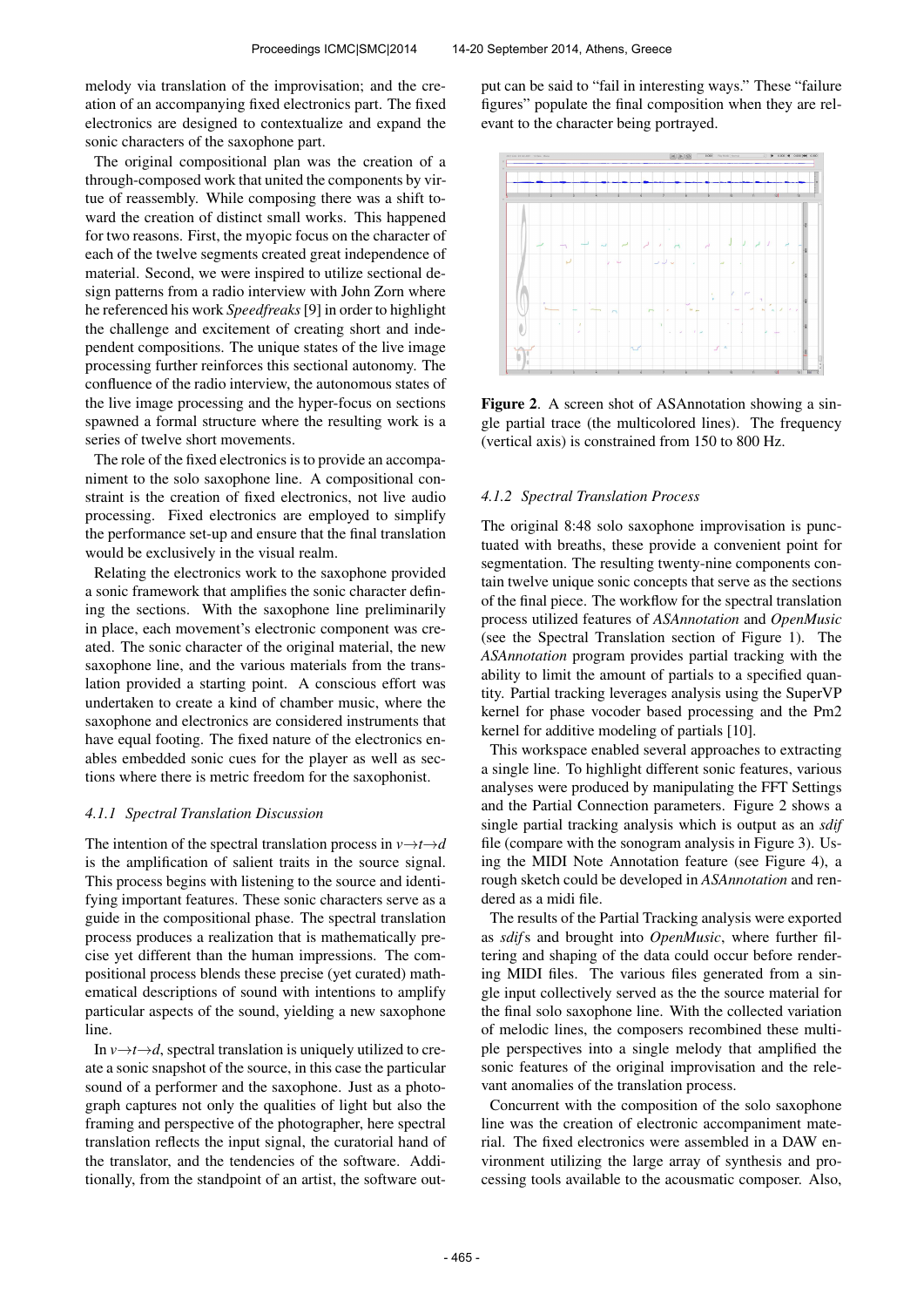

Figure 3. Compare this screen shot of the more familiar sonogram analysis in ASAnnotation with partial tracking of Figure 2. The frequency (vertical axis) is constrained from 0 to 3000 Hz.



Figure 4. A screen shot of ASAnnotation where green midi notes are hand drawn over the existing analysis. This is rendered as a separate MIDI file The frequency (vertical axis) is constrained from 150 to 800 Hz.

SuperCollider and ACToolBox figured prominently as production and composition tools. Each section demanded a unique approach in the creation of the fixed electronics. Often, the original audio file provided a structural template, where the amplitude, spectral or pitch envelopes suggest a formal design shape. In some cases audio from the original recording are embedded of the fixed electronics. In other instances, the new saxophone material offered a point of departure, the form of the section being an extension of the solo saxophone.

In creating the larger work, the autonomy of the individual section within the larger context emerged as a prominent compositional goal. To increase the autonomy of each section, the electronic material often amplifies spectral or rhythmic components of the saxophone line. For instance, the highly rhythmic nature of the saxophone line in the sixth section is intensified with percussive electronics. In contrast, the tenth section is comprised of a melodic line of longer tones and the wash of drones in the electronics extends this aesthetic. Each section demands a unique sound and variations in timbre, density, spectral identity and rhythmic figuration are parameters where contrast among sections is achieved.

## 4.2 Improvisation as Seed

#### *4.2.1 Why Translate Improvisation?*

Kelland Thomas, the saxophonist who initially commissioned  $v \rightarrow t \rightarrow d$ , performs both improvised and notated music. This provided a unique opportunity to utilize the performers improvisation as source material for a composed work. The saxophonist created several improvisations serving as a musical introduction to his improvisational sound world. By way of reply, the composer selected an improvisation that best encapsulated the range of material presented and/or reflected the particular sonic interests of the composer.

#### *4.2.2 Recording Chain*

The act of recording solidifies the sonic component of an acoustic event. Each recording encodes many things, including; the particular sonic imprint of an instrument, the distinct approach and improvisational choices of an individual performer, the convolution of the instrument and the space and the unique signature of the microphone and electronics used in the recording chain. Each aspect of this chain shapes the sound that is captured on the recording. To limit the influence of the physical space and recording chain, the saxophone was recorded in a dry recording studio with several different microphones. While this set-up influences the sound of the recording, the locus of these recordings are the sound of the horn and the improvisational choices of the performer, not the recording technique.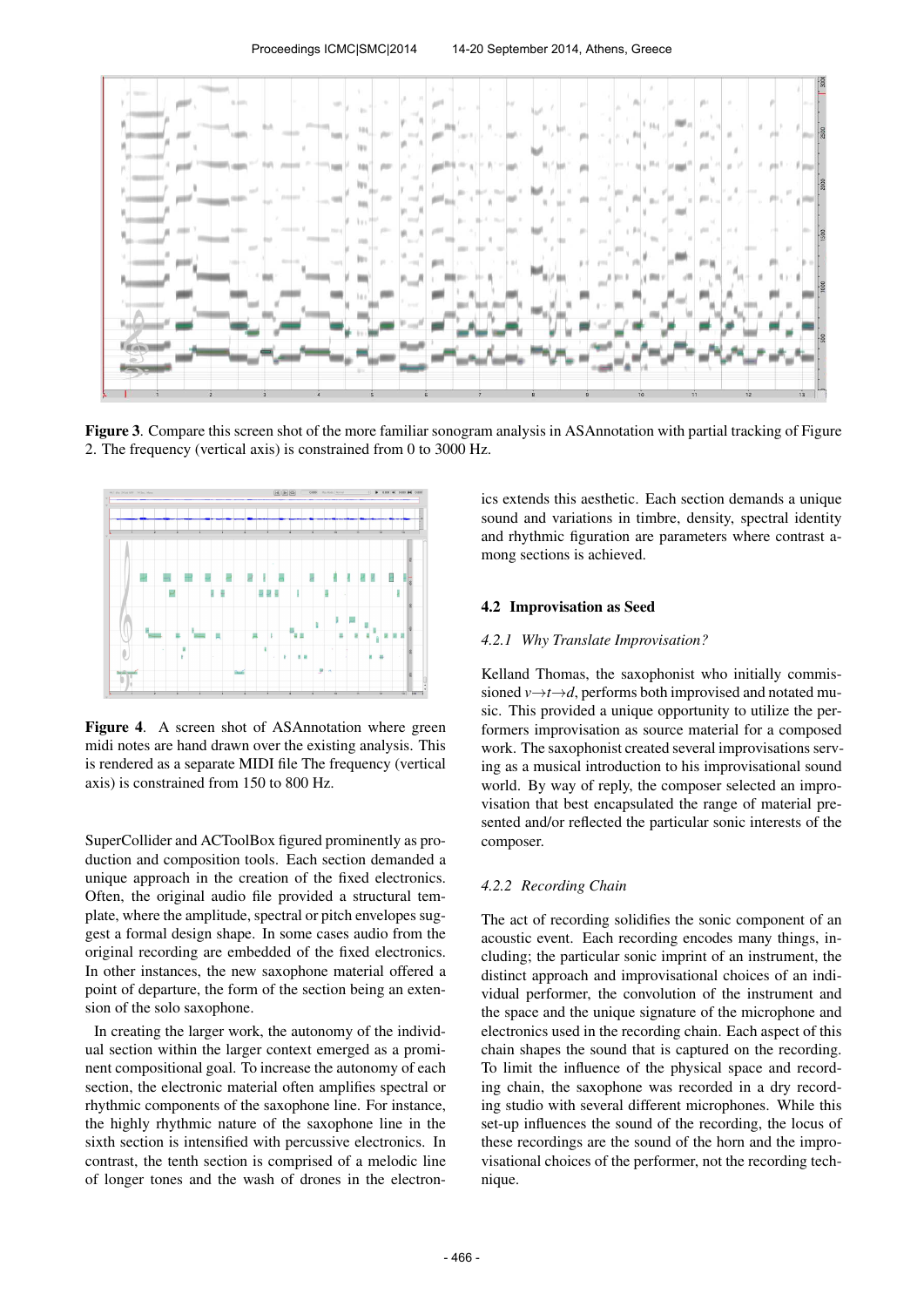#### *4.2.3 Performer on Improvisation*

The specific improvisations recorded for  $v \rightarrow t \rightarrow d$  were free improvisations. Although the performer did not decide on any specific constraints in advance of recording them, discussions between the composer and performer influenced choices made in the studio. In particular, timbral exploration and variation as an improvisational approach was a consequence of the participants' shared interest in the inner workings of sound. Several structural elements emerged during the improvisations. These constraints (which served as improvisational strategies) are described below.

Small rhythmic motives consisting of several notes were subsequently repeated, varied, and extended, lending local coherence to sections and more extended forms of coherence when these motivic ideas were recalled from earlier in the performance.

Several long sections were developed from a single central pitch or pedal tone, along with the exploration of sonic variation on that tone. Variations included such timbral effects as key clicks, timbre trills, vibrato modulation, microtones, diffusion of tone with air or fuzz, and overtone trills.

In the absence of a rigorous structure, choosing a musical parameter and highlighting contrasts in its use is often a very effective way to generate a free improvisation. In this case, contrast was created between definitive melodic statements (phrases having a sequence of pitches with clear rhythmic profiles) and non-melodic sonic textures or sound effects. Additionally, sections with more clearly defined rhythmic character were contrasted with sections with no or little discernible rhythm. Other parameters explored include contrasts between having sounds or silences, using pentatonic or chromatic scales, and using discrete or continuous elements.

## 5. LIVE IMAGE

The live performance of  $v \rightarrow t \rightarrow d$  presents the audience with a saxophone and fixed electronics work, as well as a image projection of the saxophonist (Figure 5). There are two video cameras that capture the saxophonist and act as input to video processing software. One camera is mounted on the bell of the instrument and the other captures the entirety of the performer (Figures 5(b) and 5(d) show the bell mounted camera, while Figure 5(c) illustrates the remote camera, and Figure 5(a) shows a mixing of the two cameras).

#### 5.1 About Image Processing

The manipulation of the videos is inspired in the audio processing technique of granulation. Small fragments of the input (grains) are re-arranged in space and time to create the video effects. The audio and two video signals of the performance are used to control how the output video is generated. Akin to the repurposing of the audio material from the saxophone for compositional purposes, the video repurposes the live performance as a control signal.

#### 5.2 Three decisions in Image Processing

## *5.2.1 Manipulate Which Grains?*

The full video sequence can be interpreted as a three dimensional array of small overlapping videos, where time provides the  $z$  dimension. All the effects can be interpreted as different ways of mapping the two-input arrays of grains to create an output array that will be the output sequence (see Figure  $5(a)$ ). Individual grain modifications at the pixel level and changes in size and orientation are also allowed in this system. The automatic selection of what grains will be mapped to a different place in the output can be done in different ways. In some instances of the processing all the grains are manipulated, in others, the grains to be modified are selected at random. Additionally, there are some cases where only the properties of grains in areas of motion activity are changed. There are also cases where the energy of the audio input determines how far from the center a grain must be in order to be considered.

#### *5.2.2 Manipulation Type*

The most common manipulation we used was changing the spatiotemporal position of the grains (see Figure 5(c)). The spatial position of the grains can be used as a narrative element moving from a random distribution to perfect organization. Non-linear deformations of the input image can be generated by programmatically by changing the spatial placement of the grains in each frame. In addition to these more visually oriented techniques, visual analogs to well known audio granular techniques are possible (see Roads [11]). An example is *cloning* which can be created by repeating and skipping grains in the output array (see Figure 5(b)). Changes in position can also be used to generate transitions between the two input/video streams (see Figure  $5(a)$ ). Other manipulation that were used include grain rotation around the temporal axis (as in Figure  $5(d)$ ) and changing the grain size.

## *5.2.3 Controlling Manipulations*

The final stage in each video manipulation is deciding what control parameters to map to the processing algorithm. In most of the cases, properties of the grain : the amount of geometric distortion, grain rotation, repeating factor (for the cloning effect) were linked to the amplitude energy of the audio signal. In other cases the amount of motion in the input sequence was used as controller. The decisions regarding control parameter mapping were taken on a section by section basis, employing intuition and attempting to achieve a visual translation of the auditory impression.

# 6. CONCLUSION

 $v \rightarrow t \rightarrow d$  is an attempt to locate translation within the creative process through the creation of a working strategy. To achieve this end, the collaborators each perform the creation of the next step in the final work by translating a previous step. Each artist utilizes a known technique and locates their creative work in the act of translation. The work